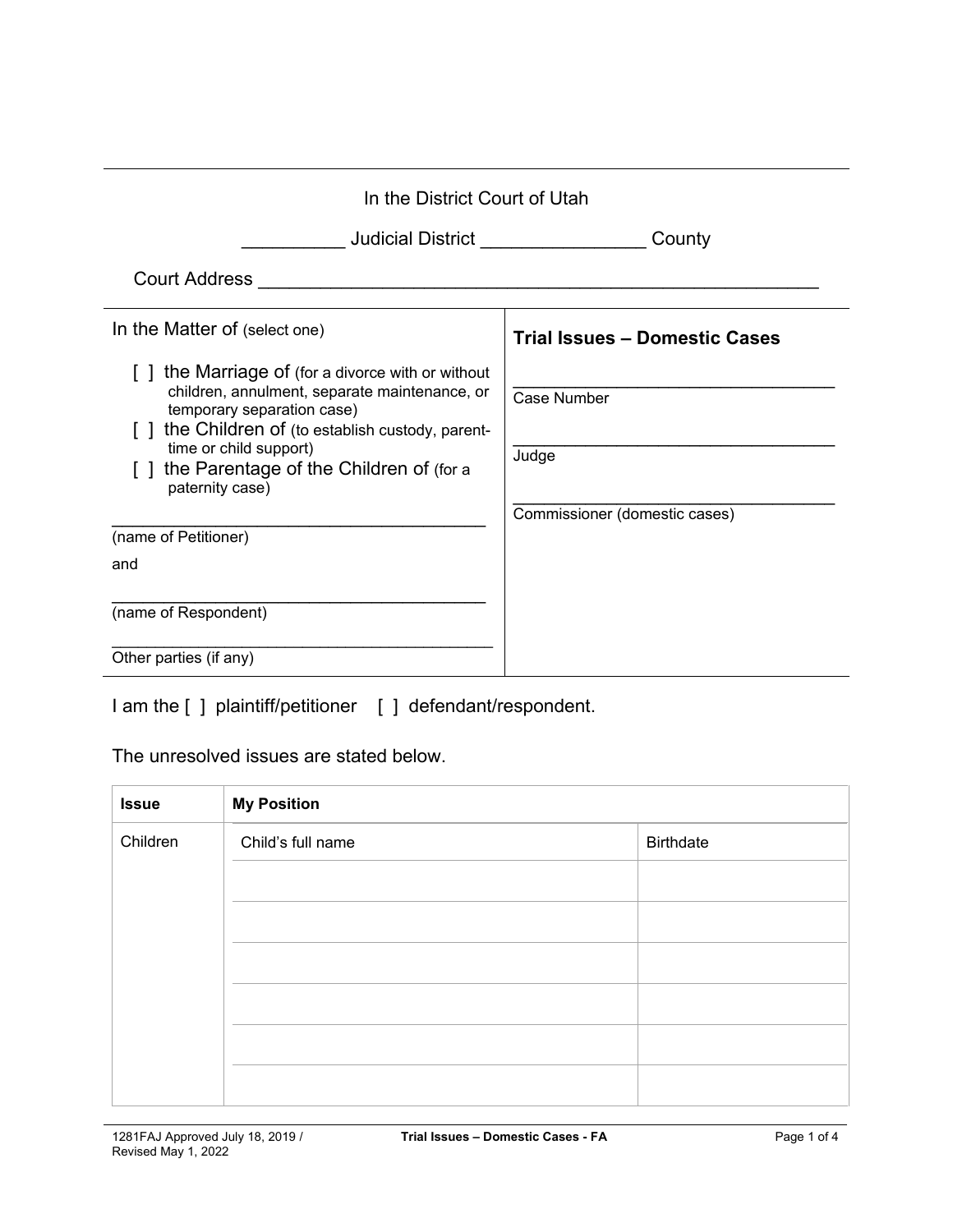| <b>Issue</b>          | <b>My Position</b>                                                                                            |
|-----------------------|---------------------------------------------------------------------------------------------------------------|
|                       |                                                                                                               |
| Child<br>Custody      | Legal custody:                                                                                                |
|                       | Physical custody:                                                                                             |
| Child Support         | Child support amount \$_____________ (attach child support worksheet)<br>Petitioner's gross monthly income \$ |
|                       | Sources:                                                                                                      |
|                       | Respondent's gross monthly income \$                                                                          |
|                       | Sources:                                                                                                      |
| Parent-time           |                                                                                                               |
|                       | Parenting plan? (Required if requesting joint legal or joint physical custody)                                |
|                       | [ ] Yes (already filed, or attached)                                                                          |
|                       | $[ ]$ No                                                                                                      |
| Child Care            |                                                                                                               |
| Health<br>Insurance   |                                                                                                               |
| Life<br>Insurance     |                                                                                                               |
| <b>Taxes</b>          |                                                                                                               |
| Restraining<br>Orders |                                                                                                               |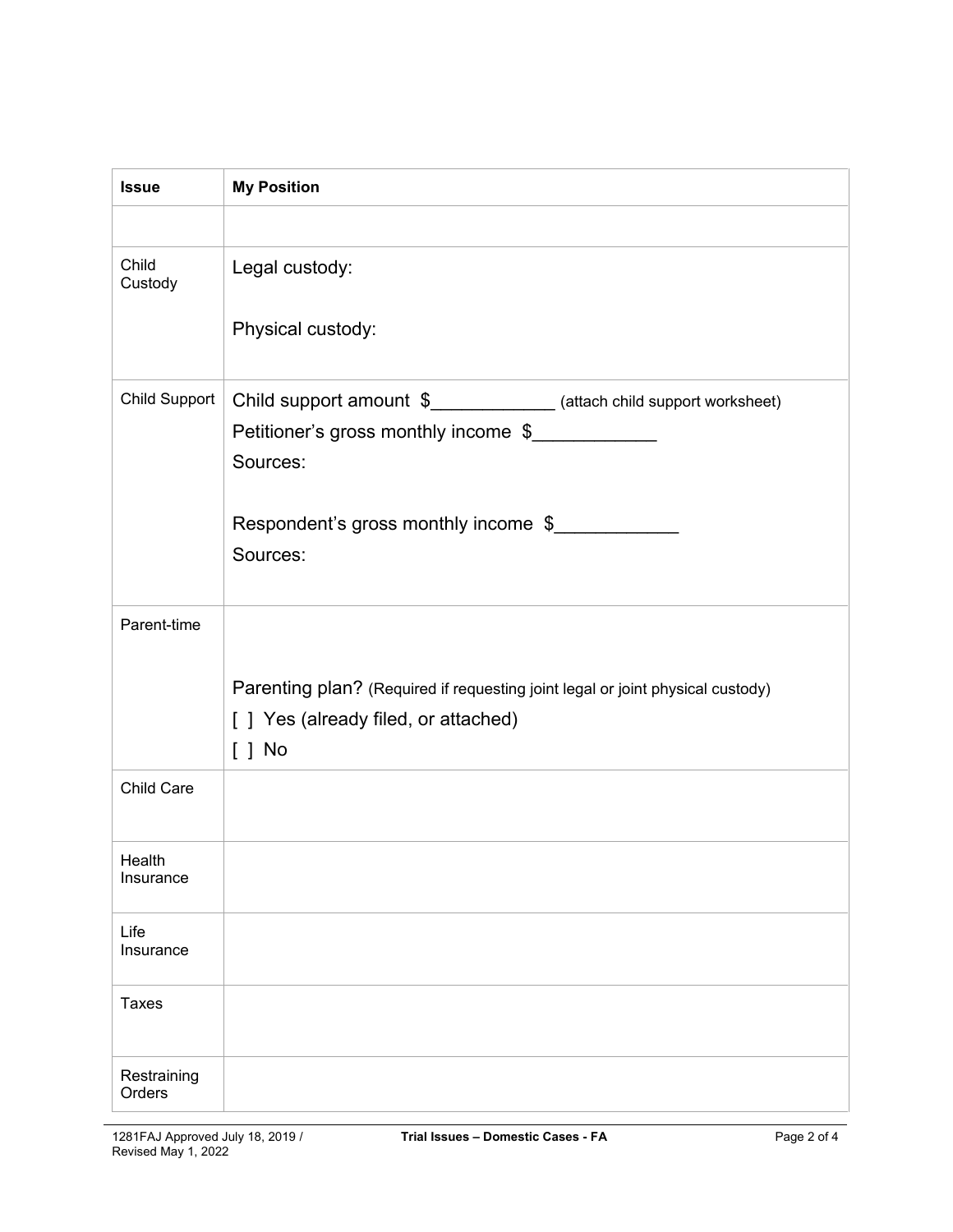| <b>Issue</b> | <b>My Position</b> |
|--------------|--------------------|
|              |                    |
| Other        |                    |
| Other        |                    |

## **Divorce Issues Only**

| <b>Issue</b>          | <b>My Position</b>                       |
|-----------------------|------------------------------------------|
| Marriage              | Date of marriage:<br>Date of separation: |
| <b>Real Property</b>  |                                          |
| Vehicles              |                                          |
| Personal<br>Property  |                                          |
| Financial<br>Accounts |                                          |
| Debts                 |                                          |
| Retirement<br>Money   |                                          |
| Alimony               |                                          |
| Name<br>Change        |                                          |